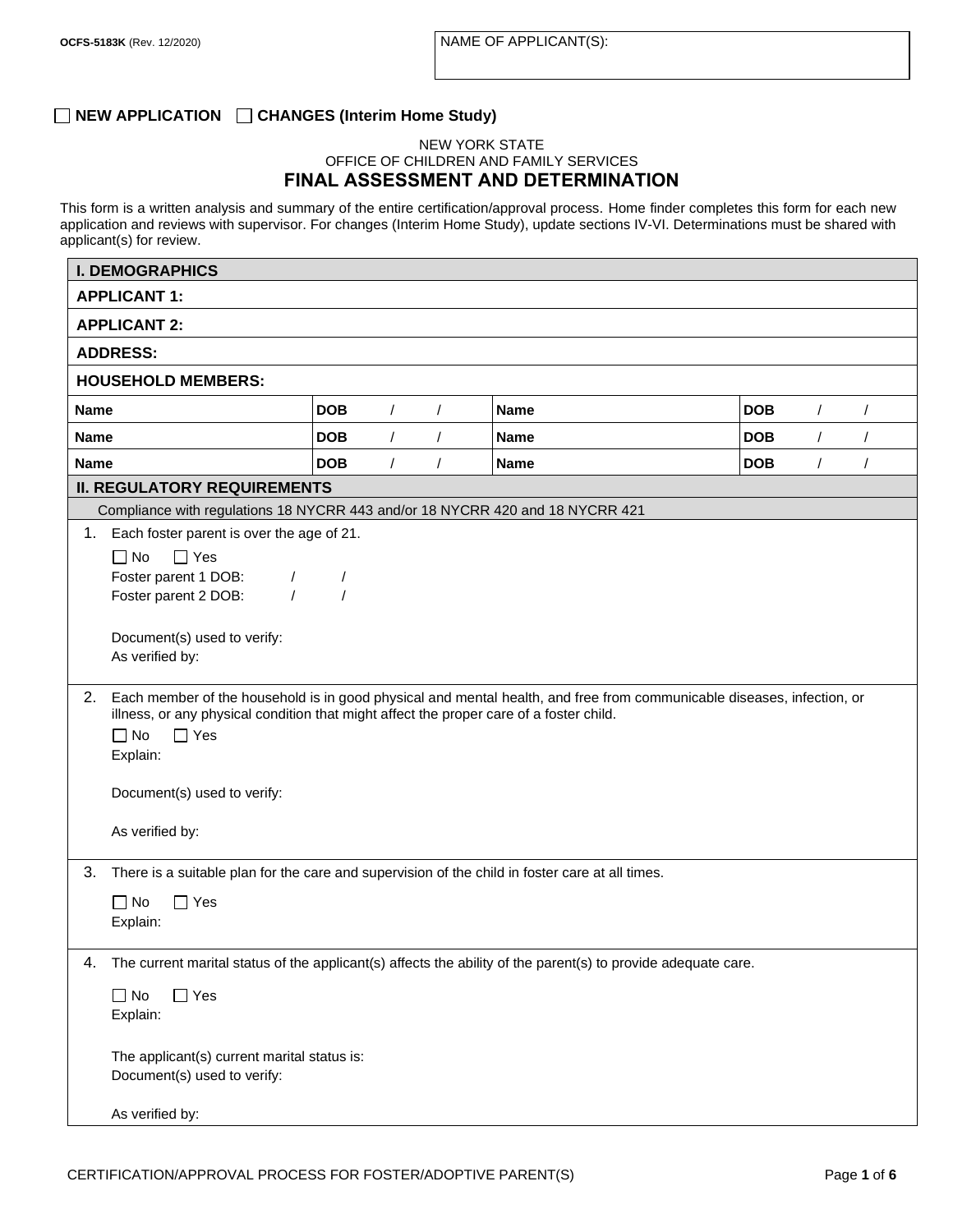| 5.                                         | Three personal references were submitted attesting to each of the applicants' moral character, mature judgement, ability to<br>manage financial resources, and capacity to develop a meaningful relationship with children. |  |  |  |  |
|--------------------------------------------|-----------------------------------------------------------------------------------------------------------------------------------------------------------------------------------------------------------------------------|--|--|--|--|
|                                            | $\Box$ No<br>$\Box$ Yes                                                                                                                                                                                                     |  |  |  |  |
|                                            | Explain:                                                                                                                                                                                                                    |  |  |  |  |
|                                            |                                                                                                                                                                                                                             |  |  |  |  |
|                                            | Date(s) of most current references:<br>$\sqrt{2}$                                                                                                                                                                           |  |  |  |  |
| 6.                                         | Employment references were:                                                                                                                                                                                                 |  |  |  |  |
|                                            | Provided?<br>$\Box$ No<br>$\Box$ NA<br>$\Box$ Yes<br>a.                                                                                                                                                                     |  |  |  |  |
|                                            | Checked?<br>$\Box$ No<br>$\Box$ Yes<br>b.                                                                                                                                                                                   |  |  |  |  |
|                                            | Acceptable?<br>$\Box$ No<br>$\Box$ Yes<br>c.                                                                                                                                                                                |  |  |  |  |
|                                            | Explain:                                                                                                                                                                                                                    |  |  |  |  |
|                                            |                                                                                                                                                                                                                             |  |  |  |  |
|                                            | Date of most current reference:<br>$\prime$                                                                                                                                                                                 |  |  |  |  |
| 7.                                         | Applicant(s) understand(s) role of a foster parent and demonstrates the ability, motivation, and psychological readiness.                                                                                                   |  |  |  |  |
|                                            | $\Box$ No<br>$\Box$ Yes                                                                                                                                                                                                     |  |  |  |  |
|                                            | Explain:                                                                                                                                                                                                                    |  |  |  |  |
|                                            |                                                                                                                                                                                                                             |  |  |  |  |
| 8.                                         | Does at least one applicant in the home have functional literacy (in their primary language)?                                                                                                                               |  |  |  |  |
|                                            | $\Box$ No<br>$\Box$ Yes                                                                                                                                                                                                     |  |  |  |  |
|                                            | Explain:                                                                                                                                                                                                                    |  |  |  |  |
| 9.                                         |                                                                                                                                                                                                                             |  |  |  |  |
|                                            | Other family members understand foster care and the foster child's role in the family.                                                                                                                                      |  |  |  |  |
|                                            | $\Box$ No<br>$\Box$ Yes                                                                                                                                                                                                     |  |  |  |  |
|                                            | Explain:                                                                                                                                                                                                                    |  |  |  |  |
|                                            | 10. List the dates received and results of all applicant's and applicable household member's background checks:                                                                                                             |  |  |  |  |
|                                            | a. Staff Exclusion List (SEL)                                                                                                                                                                                               |  |  |  |  |
|                                            | Dates and Results:                                                                                                                                                                                                          |  |  |  |  |
|                                            | b. Statewide Central Register (SCR)                                                                                                                                                                                         |  |  |  |  |
|                                            | Dates and Results:                                                                                                                                                                                                          |  |  |  |  |
|                                            | c. Out-of-State Child Abuse Register [ N/A                                                                                                                                                                                  |  |  |  |  |
|                                            | Dates and Results: / /                                                                                                                                                                                                      |  |  |  |  |
|                                            | d. NYS Division of Criminal Justice (DCJS)                                                                                                                                                                                  |  |  |  |  |
|                                            | Dates and Results:<br>$\prime$<br>$\prime$<br>$\sim$                                                                                                                                                                        |  |  |  |  |
|                                            | e. Federal Bureau of Investigation (FBI)                                                                                                                                                                                    |  |  |  |  |
|                                            | Dates and Results:<br>$\sqrt{ }$                                                                                                                                                                                            |  |  |  |  |
|                                            |                                                                                                                                                                                                                             |  |  |  |  |
| 11.                                        | Applicant's/Applicants' history as foster and/or adoptive parent(s) has been:                                                                                                                                               |  |  |  |  |
|                                            | a. Verified?<br>$\Box$ No<br>$\Box$ Yes $\Box$ N/A                                                                                                                                                                          |  |  |  |  |
|                                            | $\Box$ No<br>b. Is acceptable?<br>$\Box$ Yes                                                                                                                                                                                |  |  |  |  |
|                                            | Explain:                                                                                                                                                                                                                    |  |  |  |  |
|                                            |                                                                                                                                                                                                                             |  |  |  |  |
|                                            |                                                                                                                                                                                                                             |  |  |  |  |
|                                            |                                                                                                                                                                                                                             |  |  |  |  |
|                                            |                                                                                                                                                                                                                             |  |  |  |  |
| Document(s) and/or methods used to verify: |                                                                                                                                                                                                                             |  |  |  |  |
|                                            |                                                                                                                                                                                                                             |  |  |  |  |
|                                            |                                                                                                                                                                                                                             |  |  |  |  |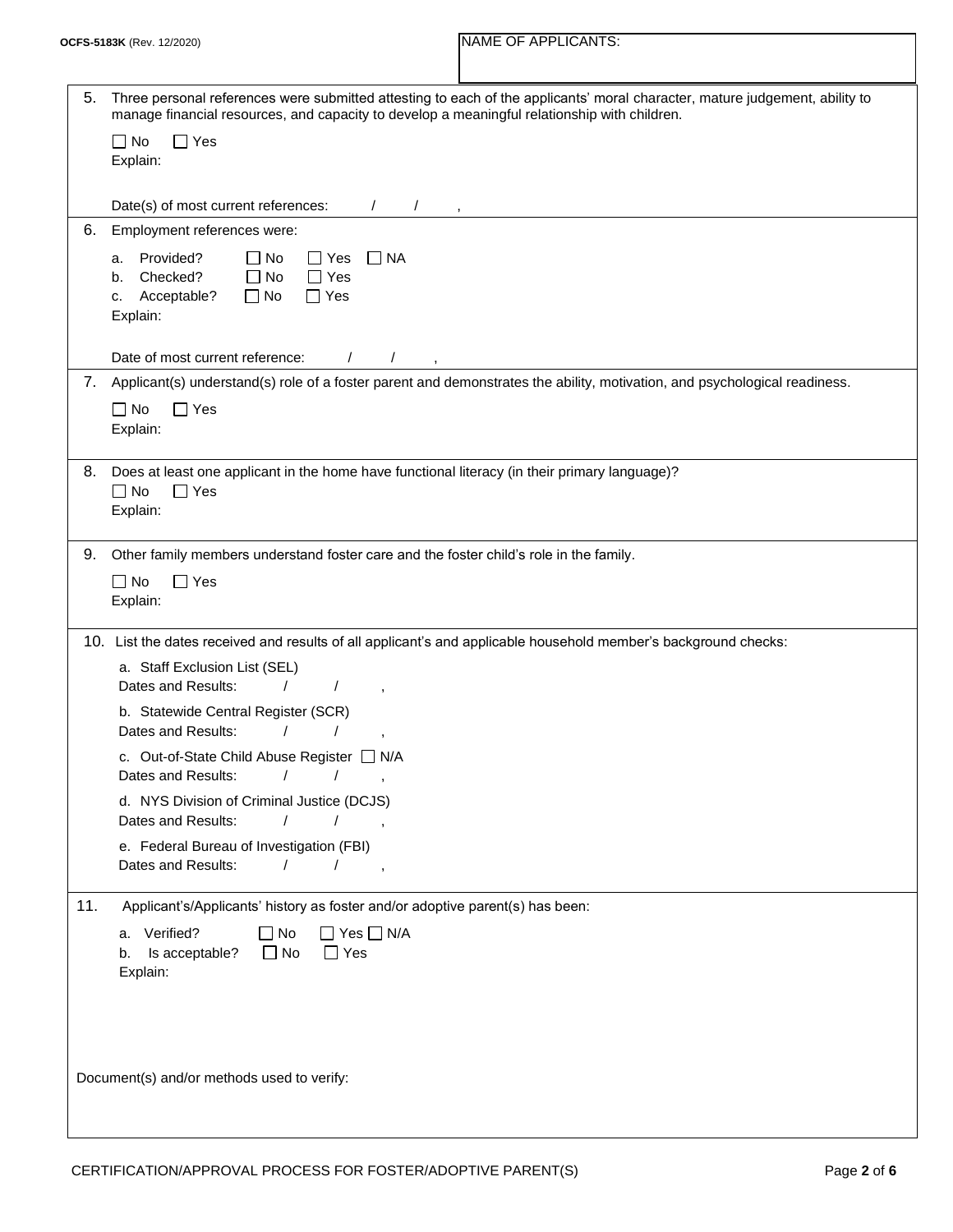| 12.<br>Were the applicant(s) approved for an exception by a supervisor?<br>$\Box$ No<br>$\Box$ Yes                                                                                                                                                                                            |  |                                                         |  |            |                                                           |          |   |                                                                |  |
|-----------------------------------------------------------------------------------------------------------------------------------------------------------------------------------------------------------------------------------------------------------------------------------------------|--|---------------------------------------------------------|--|------------|-----------------------------------------------------------|----------|---|----------------------------------------------------------------|--|
| If yes, provide date of approval and approver's name:<br>$\prime$                                                                                                                                                                                                                             |  |                                                         |  |            |                                                           |          |   |                                                                |  |
| Explain the exception:                                                                                                                                                                                                                                                                        |  |                                                         |  |            |                                                           |          |   |                                                                |  |
| 13.<br>FOR LETTERS OF APPROVAL ONLY<br>Were the applicant(s) approved for a waiver by the LDSS?<br>$\Box$ Yes $\Box$ NA<br>$\Box$ No<br>If yes, provide date of approval and approver's name:<br>$\prime$<br>$\prime$<br>Explain the waiver:                                                  |  |                                                         |  |            |                                                           |          |   |                                                                |  |
|                                                                                                                                                                                                                                                                                               |  |                                                         |  |            |                                                           |          |   |                                                                |  |
| III. APPROVED EMERGENCY FOSTER HOME                                                                                                                                                                                                                                                           |  |                                                         |  |            |                                                           |          |   |                                                                |  |
| Are the applicant(s) approved emergency foster parent(s)? $\Box$ No<br>If NO, Section III does not need to be completed; proceed to Section IV                                                                                                                                                |  |                                                         |  | $\Box$ Yes |                                                           |          |   |                                                                |  |
| If YES, complete Section III, in addition to the remaining sections.                                                                                                                                                                                                                          |  |                                                         |  |            |                                                           |          |   |                                                                |  |
| <b>FIRST NAME OF CHILD</b><br><b>AGE</b><br>List all children in foster care currently placed<br>in the home.                                                                                                                                                                                 |  | <b>DATES OF PLACEMENT</b><br>IN THE HOME<br>To and from |  |            | <b>CHILD INTERVIEW</b><br><b>DATE</b><br>If still in home |          |   | <b>FOSTER CARE</b><br><b>WORKER AND</b><br><b>CONTACT DATE</b> |  |
|                                                                                                                                                                                                                                                                                               |  |                                                         |  |            | $\prime$                                                  | $\prime$ |   |                                                                |  |
|                                                                                                                                                                                                                                                                                               |  |                                                         |  |            |                                                           |          |   |                                                                |  |
|                                                                                                                                                                                                                                                                                               |  | $\prime$                                                |  |            | I                                                         | 7        | T | $\prime$                                                       |  |
|                                                                                                                                                                                                                                                                                               |  |                                                         |  |            | I                                                         | $\prime$ |   |                                                                |  |
| Based on the analysis of information gathered during the interview and observation of the child(ren), describe how the child(ren)'s<br>physical, emotional, developmental, and educational needs are being met by the emergency approved foster parent(s) since being<br>placed in this home: |  |                                                         |  |            |                                                           |          |   |                                                                |  |
| Summarize the emergency approved foster parent(s) overall ability to work with the birth family, school/service providers, and partner<br>with the LDSS/agency since the child(ren) have been placed in the home:                                                                             |  |                                                         |  |            |                                                           |          |   |                                                                |  |
|                                                                                                                                                                                                                                                                                               |  |                                                         |  |            |                                                           |          |   |                                                                |  |
| IV. ASSESSMENT OF HOME STUDY COMPONENTS<br><b>PARTNER RELATIONSHIPS</b>                                                                                                                                                                                                                       |  |                                                         |  |            |                                                           |          |   |                                                                |  |
| Based on the information provided by the family and your analysis of the applicant(s), summarize each area below as it impacts the<br>ability to foster and/or adopt.                                                                                                                         |  |                                                         |  |            |                                                           |          |   |                                                                |  |
| <b>STRENGTHS:</b>                                                                                                                                                                                                                                                                             |  |                                                         |  |            |                                                           |          |   |                                                                |  |
| <b>CONSIDERATIONS:</b>                                                                                                                                                                                                                                                                        |  |                                                         |  |            |                                                           |          |   |                                                                |  |
| <b>SUPPORTS NEEDED:</b>                                                                                                                                                                                                                                                                       |  |                                                         |  |            |                                                           |          |   |                                                                |  |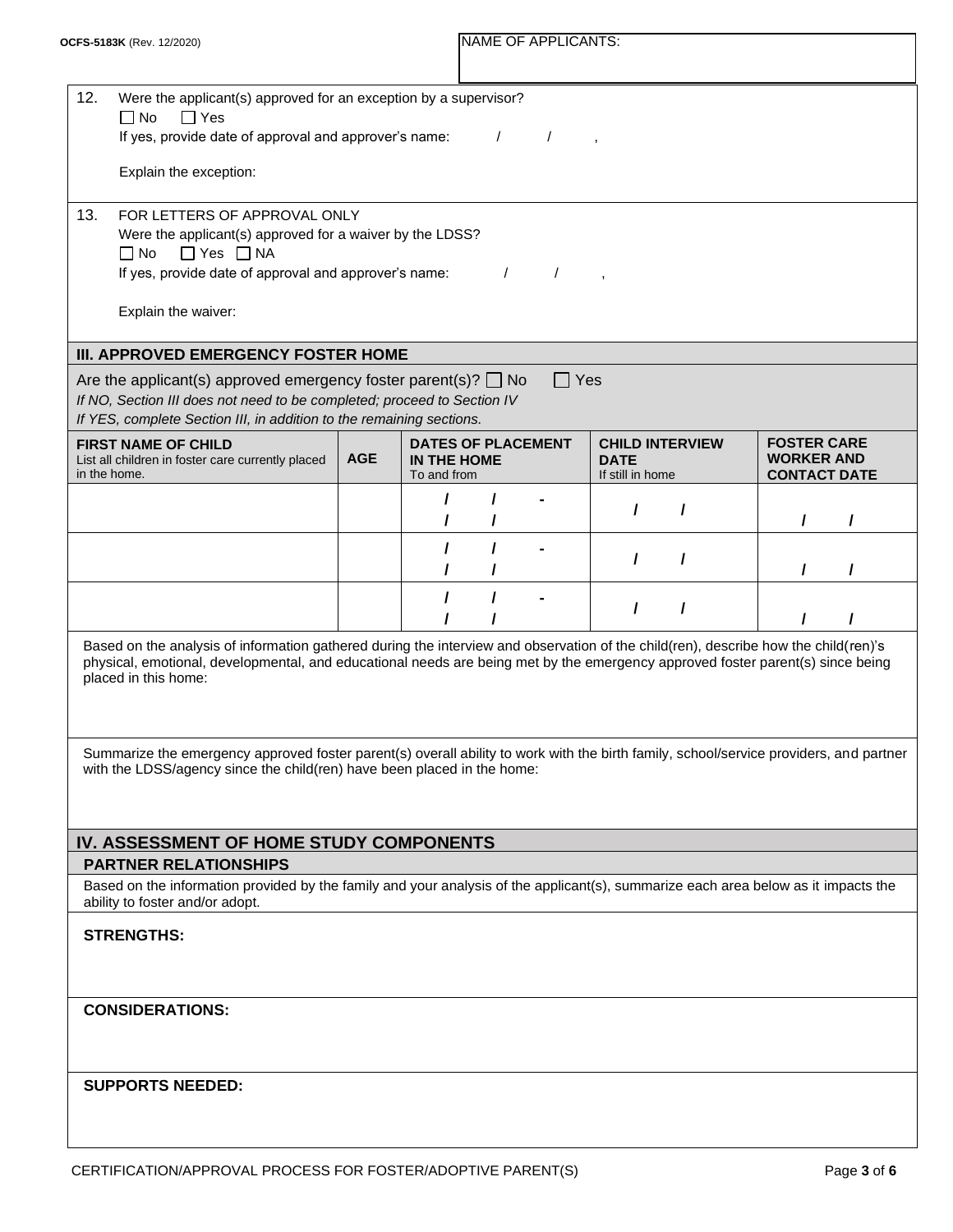## **PARENTING**

Based on the information provided by the family and your analysis of the applicant(s), summarize each area below as it impacts the ability to foster and/or adopt.

### **STRENGTHS:**

#### **CONSIDERATIONS:**

### **SUPPORTS NEEDED:**

### **FAMILY RELATIONSHIPS**

Based on the information provided by the family and your analysis of the applicant(s), summarize each area below as it impacts the ability to foster and/or adopt.

#### **STRENGTHS:**

### **CONSIDERATIONS:**

### **SUPPORTS NEEDED:**

### **CHILD INTERVIEWS, IF APPLICABLE**

Based on the analysis of information gathered during the interview(s) and the observation(s) of the child(ren), describe how the child(ren)'s physical, emotional, and developmental needs are being met in this home.

### **STRENGTHS:**

### **CONSIDERATIONS:**

### **SUPPORTS NEEDED:**

### **PSYCHOSOCIAL**

Based on the information provided by the family and your analysis of the applicant(s), summarize each area below as it impacts the ability to foster and/or adopt.

# **STRENGTHS:**

### **CONSIDERATIONS:**

### **SUPPORTS NEEDED:**

### **V. CHANGES (INTERIM HOME STUDY ONLY)**

The following changes have occurred prior to the reauthorization period: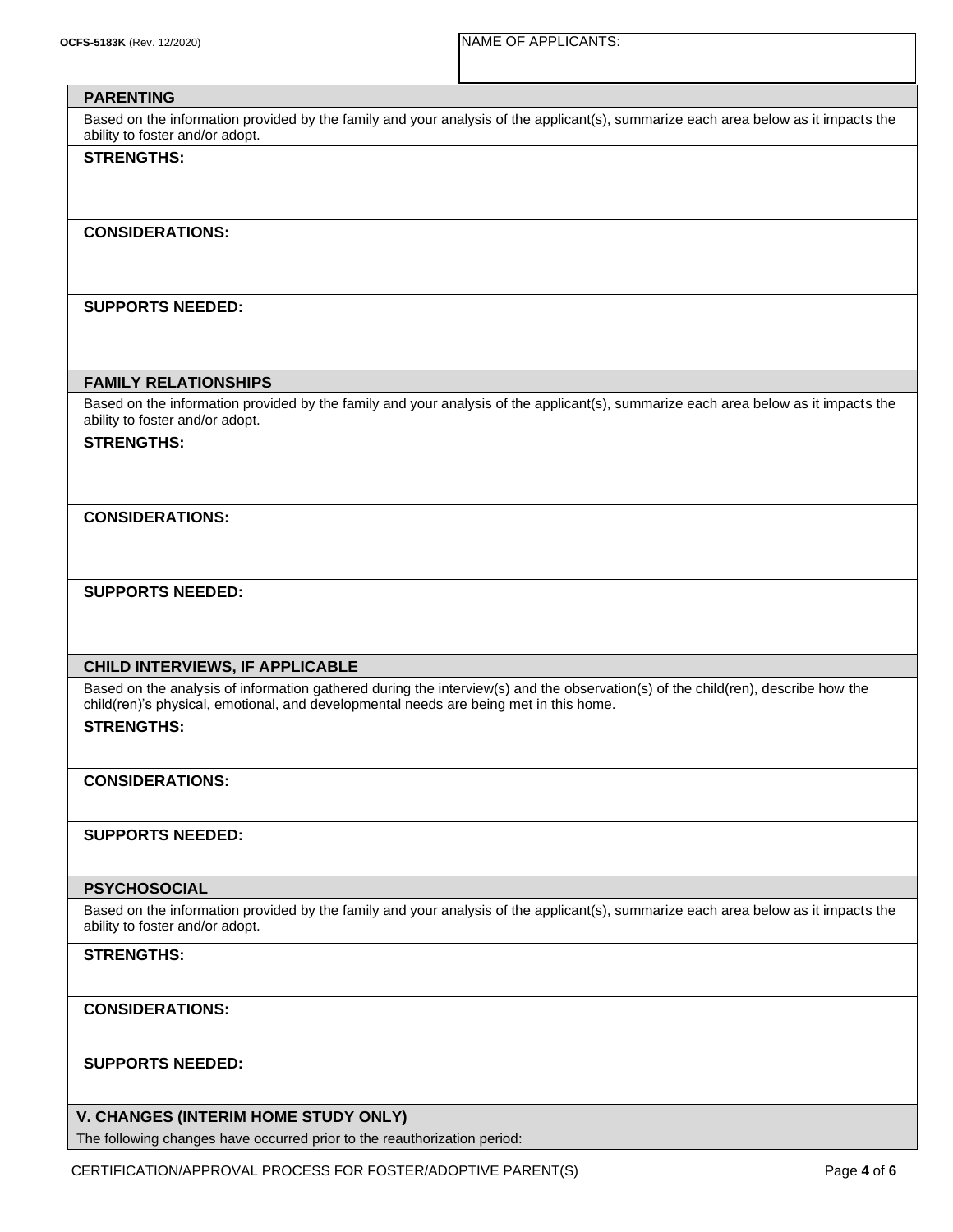| <b>AGENCY TRANSFER:</b>                                                                                                                                                                                                                                     |                                                                                                |  |  |  |  |  |  |  |
|-------------------------------------------------------------------------------------------------------------------------------------------------------------------------------------------------------------------------------------------------------------|------------------------------------------------------------------------------------------------|--|--|--|--|--|--|--|
| Effective date:<br>$\prime$<br>$\prime$<br>Explain:                                                                                                                                                                                                         |                                                                                                |  |  |  |  |  |  |  |
| HOME ADDRESS (Safety Review form, OCFS-5183E required):                                                                                                                                                                                                     |                                                                                                |  |  |  |  |  |  |  |
| Effective date:<br>$\prime$<br>$\prime$<br>Explain:                                                                                                                                                                                                         |                                                                                                |  |  |  |  |  |  |  |
| <b>HOUSEHOLD COMPOSITION</b> (Fingerprinting is required when new adult enters household or turns 18.):                                                                                                                                                     |                                                                                                |  |  |  |  |  |  |  |
| Effective date:<br>$\prime$<br>$\prime$<br>Explain:                                                                                                                                                                                                         |                                                                                                |  |  |  |  |  |  |  |
| <b>CRIMINAL RECORDS RESULT:</b>                                                                                                                                                                                                                             |                                                                                                |  |  |  |  |  |  |  |
| Effective date:<br>$\prime$<br>$\prime$<br>Explain:                                                                                                                                                                                                         |                                                                                                |  |  |  |  |  |  |  |
|                                                                                                                                                                                                                                                             | <b>MARITAL STATUS</b> (New application required if adult spouse of foster parent enters home): |  |  |  |  |  |  |  |
| Effective date:<br>$\prime$<br>$\prime$<br>Explain:                                                                                                                                                                                                         |                                                                                                |  |  |  |  |  |  |  |
| <b>AGE RANGE OR GENDER:</b>                                                                                                                                                                                                                                 |                                                                                                |  |  |  |  |  |  |  |
| Effective date:<br>$\prime$<br>$\prime$<br>Explain:                                                                                                                                                                                                         |                                                                                                |  |  |  |  |  |  |  |
| <b>CAPACITY:</b>                                                                                                                                                                                                                                            |                                                                                                |  |  |  |  |  |  |  |
| Effective date:<br>$\prime$<br>$\prime$<br>Explain:                                                                                                                                                                                                         |                                                                                                |  |  |  |  |  |  |  |
| <b>PROGRAM TYPES:</b>                                                                                                                                                                                                                                       |                                                                                                |  |  |  |  |  |  |  |
| Effective date:<br>$\prime$<br>$\prime$<br>Explain:                                                                                                                                                                                                         |                                                                                                |  |  |  |  |  |  |  |
| <b>LEVEL OF CARE:</b>                                                                                                                                                                                                                                       |                                                                                                |  |  |  |  |  |  |  |
| Effective date:<br>7<br>1<br>Explain:                                                                                                                                                                                                                       |                                                                                                |  |  |  |  |  |  |  |
| <b>REOPEN A HOME:</b>                                                                                                                                                                                                                                       |                                                                                                |  |  |  |  |  |  |  |
| Effective date:<br>Explain:                                                                                                                                                                                                                                 |                                                                                                |  |  |  |  |  |  |  |
|                                                                                                                                                                                                                                                             | If any of the above changes are made, summarize the effect on the children in foster care:     |  |  |  |  |  |  |  |
| CHILD(REN)'S NAME(S):<br>Explain:                                                                                                                                                                                                                           |                                                                                                |  |  |  |  |  |  |  |
| <b>VI. AGENCY DETERMINATION</b>                                                                                                                                                                                                                             |                                                                                                |  |  |  |  |  |  |  |
| Home finder should not submit the Final Assessment and Determination in CONNECTIONS until it has been reviewed with the<br>supervisor, the determination is shared with the applicant(s), and applicant's comments are received and entered in CONNECTIONS. |                                                                                                |  |  |  |  |  |  |  |
| Based on the application, home study, safety review form, medical report(s), references, and background checks, is this applicant(s)<br>ready to parent a child in foster care?                                                                             |                                                                                                |  |  |  |  |  |  |  |
| Issue Certificate or Letter of Approval/Approved Changes (Interim Home Study)<br>Yes: Foster/Adoptive<br>Placement considerations, if applicable:<br><b>OR</b>                                                                                              |                                                                                                |  |  |  |  |  |  |  |
| □ Yes: Foster only<br>Placement considerations, if applicable:<br><b>OR</b><br>$\Box$ No                                                                                                                                                                    |                                                                                                |  |  |  |  |  |  |  |
| Explain the reason(s) for denial:                                                                                                                                                                                                                           |                                                                                                |  |  |  |  |  |  |  |